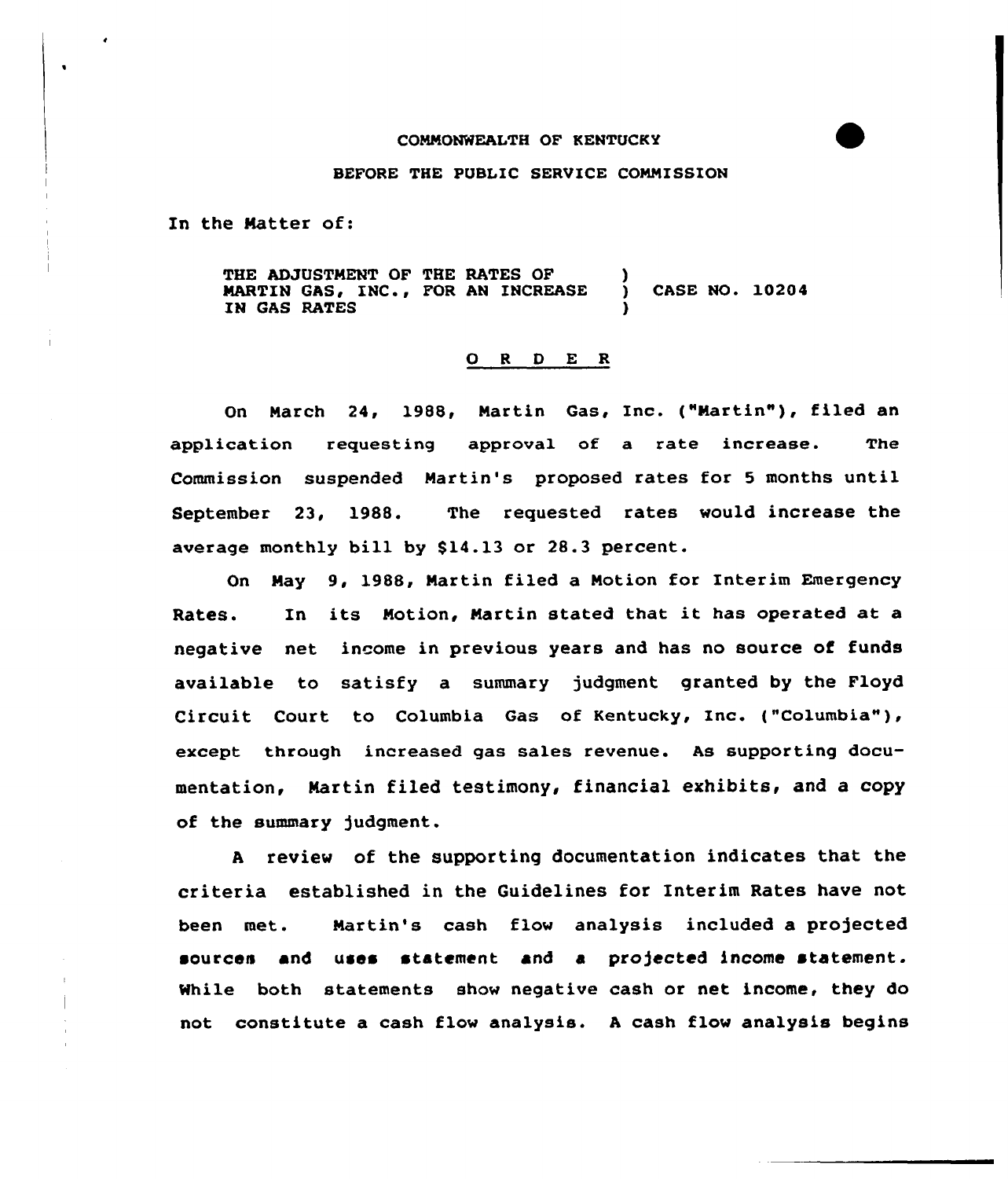with net income and adds back non-cash items, such as depreciation expense and accrued interest expense. The analysis then should be adjusted for purposes of interim rate requests to reflect any foregone discretionary expenditures. Based on this filing, Martin's cash flow would appear to be positive. The filed testimony doea not adequately document that Martin has foregone discretionary expenditures or reduced those expenditures to minimum levels. The cash flow analysis did not include the assumptions used to calculate projections, lacks supporting calculations, and does not include the impact of the Columbia judgment. In addition to data requests, a hearing on the interim emergency rate request would be needed. The timing of this additional evidentiary proceeding would cause a delay in the processing of the final decision in this case. The Commission intends to expedite the processing of Martin's rate request as much as possible.

Based on the information supplied by Nartin in support of its request for interim rates, the Commission is of the opinion that Nartin's credit and operations will not be impaired by failure to grant interim rates and the interim rates should, therefore, be denied.

## SUNNARY

The Commission, having considered the request for interim emergency rates, and being advised, is of the opinion and finds that:

1. Martin has not supplied adequate supporting evidence to warrant the granting of emergency rates.

 $-2-$